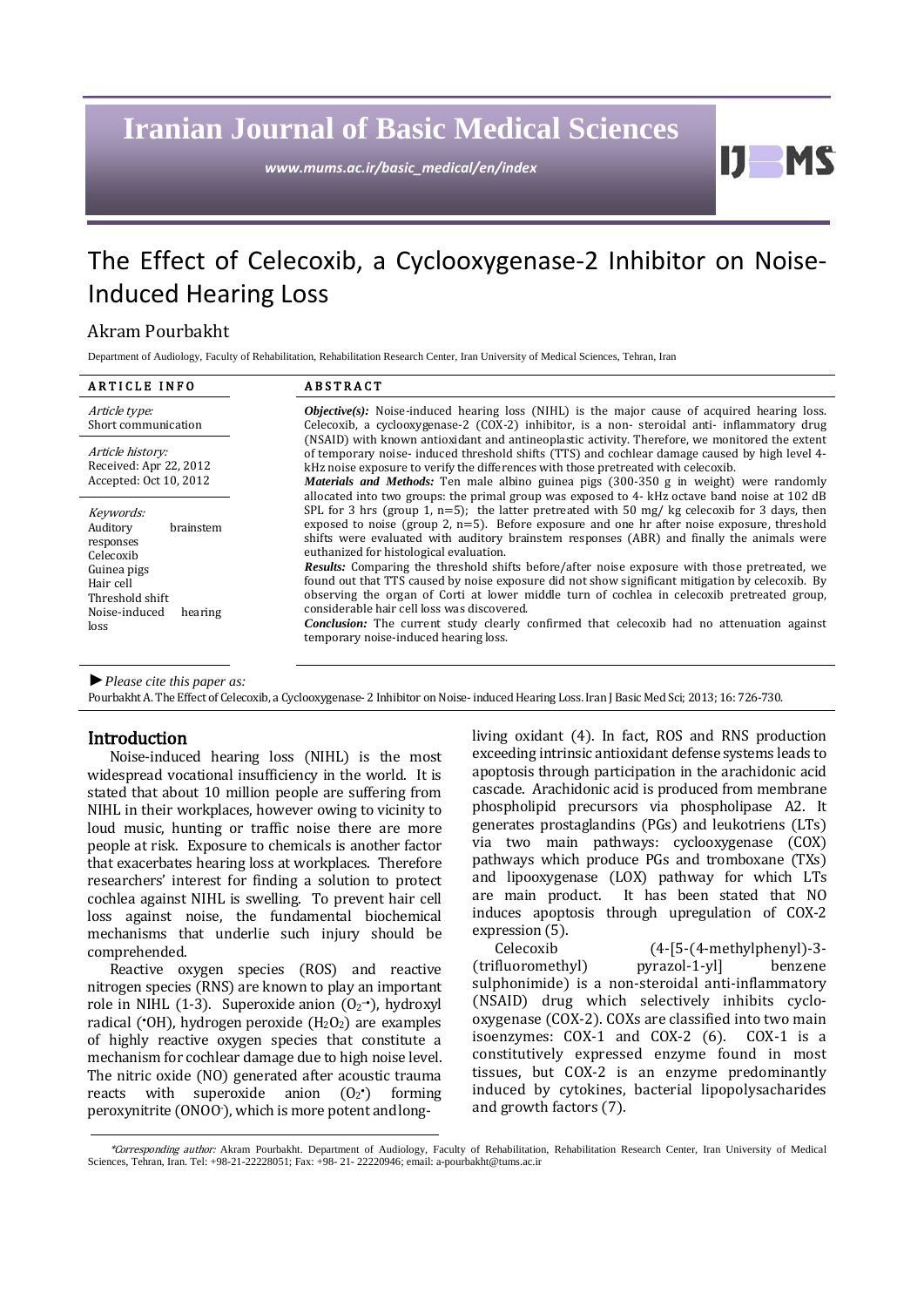A homogenous distribution of COX-1 is abundant within nearly all cell types of the organ of Corti, but no COX-1 expression in the cuticular plates of pillar cells has been already revealed. COX-2 has expressed in all cell types, while Hensen cells, neighboring Deiters cells and cuticular plates of outer hair cells showed much stronger expression. Both COX-1 and COX-2 immunoreactions has also been found in spiral ganglion (8).

Previous studies indicated that NSAIDs could be used as a potential and new treatment strategy for NIHL (9). Similar to other NSAIDs, antioxidant activity for celecoxib has been reported. It is implemented by inhibiting nitric oxide production in osteoarthritis in rat (10) and human (11). Considering such mechanism, it has been approved by US Food and Drug Administration on account for treatment of osteoarthritis and rheumatoid arthritis (12- 13). Besides its antioxidant effect, preclinical studies demonstrated promising antineoplastic activities for celecoxib (14). Importantly, among the medicines of the coxib drug family, the potent proapoptotic activity seems to be confined into celecoxib (15). Thus, it has been approved for oral use in prevention of colon cancer development of patients with familiary adenomatous polyposis (FAP) and its clinical therapeutic anti- tumor activity for induction of apoptosis that is widely utilized for treatment of pancreatic, breast, ovarian, non small cell lung cancer (16). Since its clinical use is increasing and considering its bifunctional action (antioxidant or cytotoxic agent), the effect of celecoxib on NIHL must be clarified as well. Therefore, the present study was designed to evaluate the effect of celecoxib, on hearing sufficiency by means of electrophysiological and histopathological study.

# Materials and Methods<br>Animals

Ten healthy, otomicroscopically normal, male albino guinea pigs (Pasteur Institute, Iran) with normal Preyer's reflex weighing 250- 300 g were selected as experimental subjects for investigation. Animals were randomly distributed into two groups and kept in different cages. Five animals from each group were selected. Animals in group 1 were exposed to 4 kHz octave band noise at 102 dB SPL for 3 hrs without pretreatment (Control). In group 2, subjects pretreated with celecoxib and were later exposed to noise. Celecoxib were given 50 mg/kg (17) dissolved in normal saline and were orally fed by gavage. Animals in group 1 were given saline solution orally by gavage. Celecoxib and saline were administered on a daily basis for 3 successive days. Guinea pigs in groups 1 and 2 were exposed to noise one hr after the final celecoxib or normal saline dose. An hr after exposure, ABR thresholds were measured and compared with baseline thresholds to obtain threshold shift. Then, the animals were euthanized under deep anesthesia and their temporal bones were prepared for histological analysis of organ of Corti damage.

Animals properly anesthetized during auditory brainstem measures. Veterinary care provided by the Unit for Laboratory Animal Medicine of the Faculty of Rehabilitation who are in charge of supervision and provision of animal care and housing.

#### Noise exposure

All exposures were carried out in an illuminated, ventilated and sound-proof chamber, installed with two wire-mesh cages located in corners. One animal per cage was left in exposure and the guinea pigs were allowed to move freely with access to water and food during exposure. The sound chamber was fitted with speakers centrally hanged from the roof and driven by a noise generator and power amplifier. A 0.5 inch Bruel and Kjaer condenser microphone and Fast Fourier Transform analyzer were used to calibrate and measure sound levels at corners within the sound chamber to ensure stimulus uniformity of  $\pm$  1 dB within the exposure area.

#### Auditory brainstem measurement

The hearing sensitivity of the animals was evaluated with ABR measurement technique using<br>click stimulus (Eclips EP 25, Denmark). Before click stimulus (Eclips EP 25, Denmark). measurement, animals were anesthetized with an intramuscular injection of xylazine (4 mg/kg) and ketamine (40 mg/kg). The animals were placed in a sound-proof, electrically isolated room. An inverting needle electrode was placed subcutaneously below the test ear. A needle was placed at the vertex and used as a non- inverting electrode. A ground electrode was also positioned on its back. Wire from each electrode was relayed to an amplifier and then to a custom-designed amplifier. The sound intensity was initially varied in 10-20 dB steps from 80 dB SPL and in 5 dB steps near the threshold. Hearing threshold was visually interpolated between the last repeatable appearance of a wave 3- 4 and 5 dB less where no peak is evident in the ABR.

### Histological examination

The guinea pigs were sacrificed after the last ABR measurement performed by decapitation under deep anesthesia by a mixture of xylazine and ketamine. Temporal bones were immediately removed, the round and oval windows were exposed and the perilymphatic spaces perfused with 2% perilymphatic paraformaldehyde in 0.1 M phosphate buffer at pH 7.4 for 1 hr, then washed in 0.1 M phosphate buffer. The bony shell of the cochlea were removed, and the specimens were soaked in 0.3% Triton X-100 for 5 min to make the hair cell membranes permeable and then whole mounts of the organ of Corti were stained for F-actin for 60 min with rhodamine phalloidin. After staining and under a dissecting microscope, tectorial membrane were removed and the osseous spiral lamina partially dissected away, and lower turns of the organ of Corti mounted on glass slides.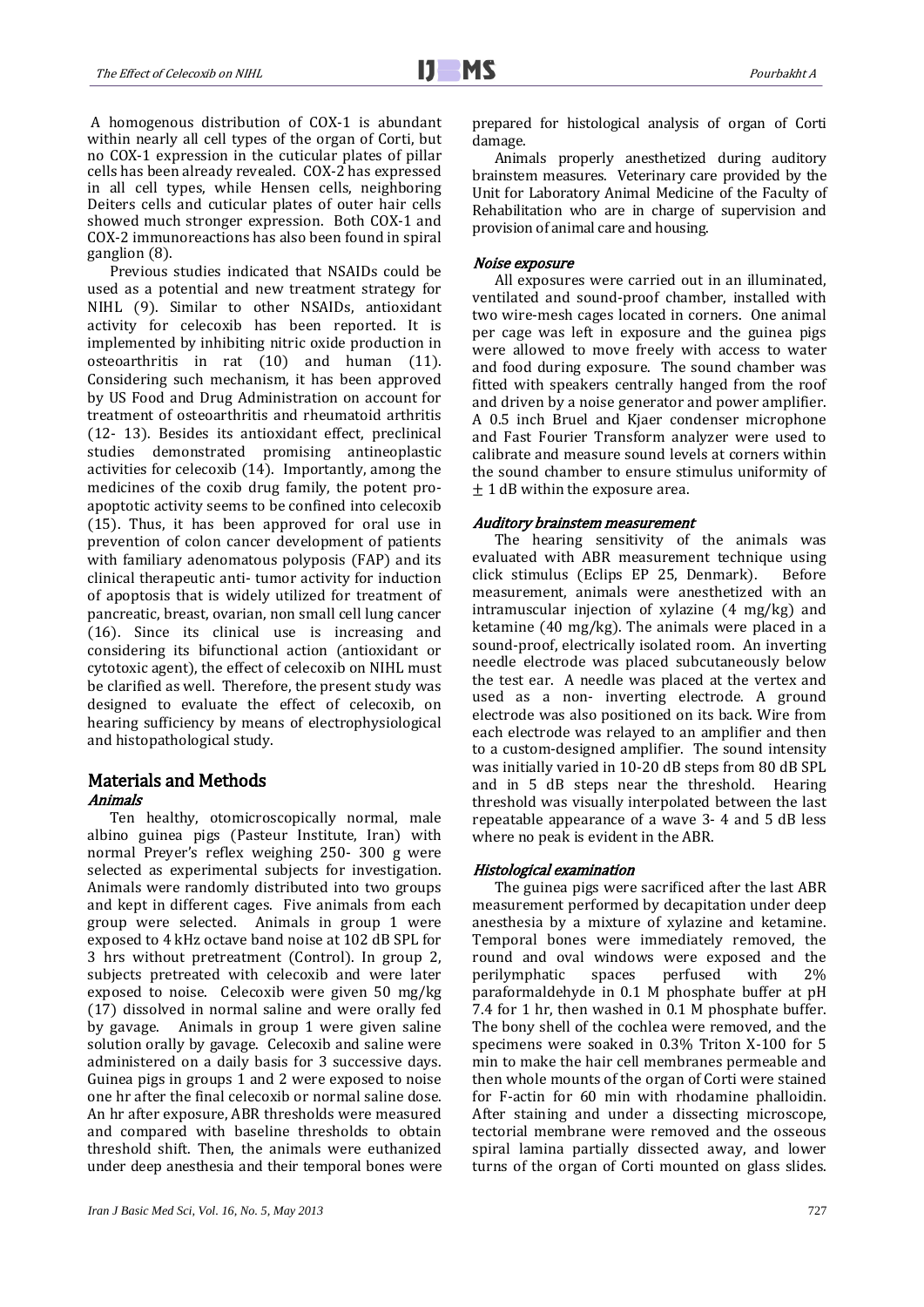Slides were observed under a fluorescence microscope at a magnification of  $40 \times$ .

#### Statistics

Sigma Stat statistical software was used. The Kolmogorov- Smirnov test (K- S test) was used to assess the data normality in each group. Threshold shifts at each group were compared by t- test.  $P<$ 0.05 were considered statistically significant.

### **Results**

The hearing thresholds before noise exposure were equivalently dispatched for all ears (mean  $13.3 \pm 2.8$  dB SPL). There were no significant There were no significant<br>bups. The results of ABR differences among groups. thresholds before and an hr after noise exposure in each group is displayed in figure 1.

In control group, the average of auditory threshold in one hr post- noise exposure was  $17.75 \pm$ 4.78 dB SPL. It was significantly higher when was compared to pre- noise exposure ( $P < 0.05$ ). This result showed that there was considerable threshold shift after noise exposure. In the group receiving celecoxib before noise exposure, the average of auditory threshold in one hr post- noise exposure was  $22.5 \pm 2.8$  dB SPL. It was significantly higher when compared to pre- noise exposure ( $P < 0.05$ ). This result showed that there was considerable noise- induced threshold shift after celecoxib pretreatment. After comparing the ABR threshold shifts between groups, it proved that celecoxib pretreated group had higher threshold shift than control. This difference was not statistically significant. The current study's results indicated that celecoxib could not attenuate temporary noiseinduced threshold shift.

Rhodamine Phalloidin staining was used to study cochlear damage after noise exposure. Inner hair cells (IHCs) and supporting cells after noise exposure seemed to remain normal. However, outer hair cells (OHCs) were fairly injured. The stereocillia in remaining outer hair cells formed a W-shape arrangement, while stereocillia on inner hair cells (IHC) were sorted in U- shape (Figure 2). Figure 3 shows the condition of hair cell in the lower middle turn of the organ of Corti after noise exposure pretreated with celecoxib. Some damage on outer hair cells observed, while inner hair cells and supporting cells were not injured. In both groups, cells with an identifiable cell body and cuticular plate were found salubrious. The streocilia in remaining cells also appeared to be normal. We observed distinctive scar formation in OHCs produced by convergence of adjacent phalangeal processes of supporting cells. Supporting cell adjacent to degenerating OHCs expand and form a permanent epithelial scar which maintains the integrity of the reticular lamina. This histological view is regarded to as a sign of hair cell loss. These results concluded

that 50 mg/ kg celecoxib has no significant hair cell protection when using 4 kHz noise.

## l

**Discussion**<br>In current study, we evaluated whether 50 mg/ kg celecoxib, could reduce noise- induced temporary threshold shift and cochlear damage by means of ABR measurement and histological observation. Our electrophysiological results showed that electrophysiological results showed that pretreatment with celecoxib did not significantly reduce ABR threshold shift using click stimulus an hr after 4 kHz octave band noise at 102 dB SPL for 3 hrs. The light microscopic observation also showed damage to the organ of Corti at the lower middle turn of the cochlea in pretreated group. The results of the current study concluded that celecoxib could not attenuate noise- induced TTS and cochlear damage.

It is speculated that 4 kHz octave band noise has a maximum energy around 3-6 kHz, reducing at least 30 dB SPL in upper and lower frequency areas (18). There are two patterns of threshold shift and cochlear damage after noise exposure, which is related to basilar membrane response, acoustic characteristics of noise and temporary effect of it. Threshold shift after noise exposure either recovers to baseline level (temporary threshold shift, TTS) or some permanent shift (permanent threshold shift, PTS) remains. In our study, exposure to 4 kHz octave band of noise in control group caused considerable TTS. We confirmed this threshold shift as a TTS according to our previous lab's study (submitted article). In that study we used the same noise parameters (4 kHz octave band noise at 102 dB SPL for 3 hrs) and measured ABR an hr and one week later. We proved that threshold shift an hr after noise exposure returned to baseline level a week later. Therefore, in current study, we had considerable TTS which can be explained by maximal energy level of noise used in control group.

Excessive production of ROS and/ or RNS appears to injure hair cells following exposure to noise. It has been shown that hair cell survival increases after ROS and/ or RNS scavenging or by enhancing intrinsic antioxidants such as glutathione (19). Administration of extrinsic antioxidants including Nacetyl- cysteine (L-NAC), D-methionine and ebselen reduces NIHL (20- 21). L-NAC and D- methionine are precursors of glutathione that interact with hydroxyl groups and peroxides (H2O2). Ebselen is a glutathione peroxidase mimic that scavenges peroxynitrate. Ajith et al (2005) showed an antioxidant activity for celecoxib (22). It has been speculated that celecoxib inhibits nitric oxide production in osteoarthritis in rat (10) and in human (11). Hence, in current study, animals were given celecoxib before noise exposure to evaluate their against NIHL. considerable noise- induced threshold shift remained pretreatment.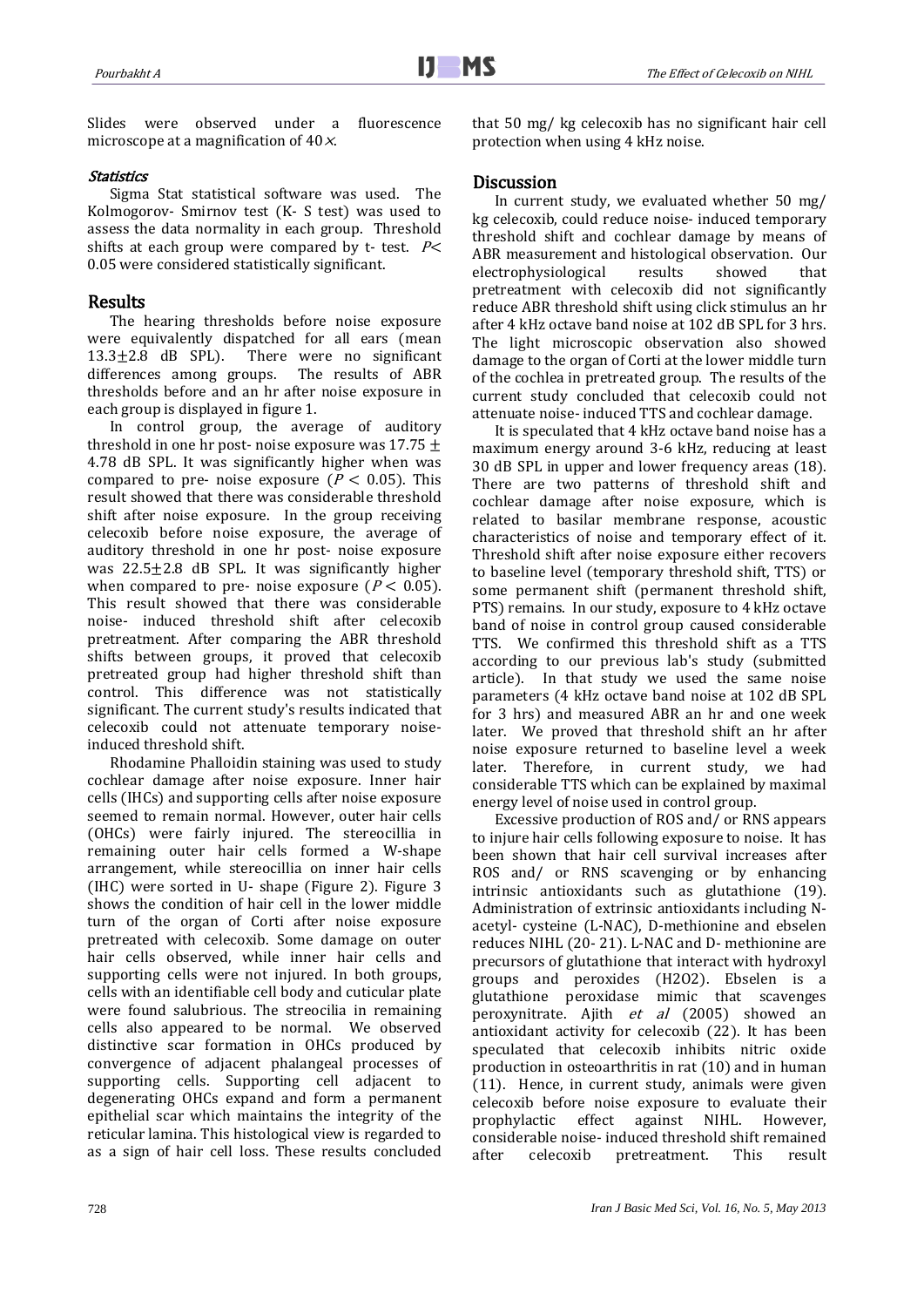demonstrated that there was no TTS attenuation after celecoxib administration.

Each of cochlear cellular systems such as hair cells, nervous system, supporting cells and even circulation system are vulnerable to damage after noise exposure. In the beginning outer hair cells injures, and if the intensity or duration of exposure increases, damage spreads to inner and supporting cells. The cochlear blood flow is sensitive to blood level of carbon dioxide, nitric oxide, prostaglandins and tropomyosin. The role of prostaglandins as a product of COX enzyme in cochlea is known for years. PGE2 and PGI2 increase inner ear blood flow (23). Vascular constriction results in decreased cochlear blood flow and has been reported after noise trauma via PGF2α (24). Previous studies showed there is COX-2 enzyme in the organ of Corti and cochlear spiral ganglion (8), but still its role in inner ear physiology is not well known. In present research, we studied the effect of COX-2 on hearing by means of its selective inhibitor, celecoxib. We observed an approximate area around lower middle turn, which is compatible with most damaged area caused by 4 kHz octave band of noise, under fluorescent microscope. We observed that outer hair cells were more vulnerable than inner hair cells and OHC damage caused by noise could not be inhibited by celecoxib. This result showed that celecoxib has no protective effect on the organ of Corti at the area affected by noise trauma.

Analgesics such as NSAIDs are clinically at practice widely. There are few reported studies on the protective effects of diclofenac (25) and salicylate (20) on NIHL. There is however one study on the literature showed that COX-2 inhibitors, meloxicam, SC58125, and CAY 10404 had no significant effect on ABR threshold shift (9). They administered COX-2 inhibitors post- noise exposure and evaluated their effects on PTS and finally, concluded that NSAIDs could be used as a potential and new treatment strategy for cochlear injury. But among NSAIDs and specifically Coxib drug family, it demonstrated that celecoxib has a bifunctional effect. It induces apoptosis related to its antineoplastic properties (14). Celecoxib targets several proteins distinct from COX- 2 that are involved in control of cell survival and cell death. In COX-2 expressing cells, inhibition of COX-2 may contribute to cytotoxic effects. The possible mechanisms of cochlear protection by NSAIDs are their anti-inflammatory and antioxidant actions. A study (2001) using celecoxib (10, 50, 100, and 200 mg/kg) in rat showed that antiinflammatory efficacy of celecoxib (statistically significant at 50 mg/ kg) is completely lost at doses of 100- 200 mg/ kg (17). Thus, we found dose of 50 mg/kg compatible with our study objectives. In current study's electrophysiological data, celecoxib had a higher TTS than control group. Of course such difference was not statistically significant; however considering OHC damage observed, an ototoxic effect

should be taken into account. It may be possible to obtain an ototoxic effect using celecoxib at higher doses or longer duration.

In this study, we used click stimulus which covers part of cochlea compatible with most damaged area by 4 kHz noise exposure. However, ototoxic damage to cochlea begins in the base and spreads to the apex. The base to apex damage gradients is caused because of intrinsic antioxidant level differences (26) and the uptake of ototoxic medicine (27). There might be some early damage at the base of cochlea which could not be detected by the stimulus used in this study. The technical limitation of current study in using click stimulus in ABR measurement and single dose of celecoxib should be considered and clarifies the need for further study by high frequency stimulus and different doses of medicine.

**Conclusion**<br>In current study, celecoxib induced moderate temporary threshold shifts and showed some hair cell loss compared to control group. Therefore, we concluded that celecoxib, had no significant concluded that celecoxib, had no attenuation against temporary noise- induced threshold shift and hair cell loss.

### Acknowledgment

This study was sponsored by Iran University of Medical Sciences grant no. TM/399.

- **References**<br>1. Yamane H, Nakai Y, Takayama M, Iguchi H, Nakagawa T, Kojima A. Appearance of free radicals in the guinea pig inner ear after noise-induced acoustic trauma. Eur Arch Otorhinolaryngol 1995; 252:504- 508.
	- 2. Ohlemiller KK, Wright JS, Dugan LL. Early elevation of cochlear reactive oxygen species following noise exposure. Audiol Neurootol 1999; 4:229- 236.
	- 3. Shi X, Ren T, Nuttall AL. The electrochemical and fluorescence detection of nitric oxide in the cochlea and its increase following loud sound. Hear Res 2002; 164:49- 58.
	- 4. Arteel GE, Briviba K, Sies H. Protection against peroxynitrite. FEBS Lett 1999; 44:226- 230.
	- 5. Li MH, Jang JH, Surh YJ. Nitric oxide induces apoptosis via AP-1-driven upregulation of COX-2 in rat pheochromocytoma cells. Free Radic Biol Med 2005; 39:890- 899.
	- 6. Gierse JK, McDonald JJ, Hauser SD, Rangwala SH, Koboldt CM, Seibert K, et al. A single amino acid differences between cyclooxygenase-1 (COX-1) and -2 (COX-2) reverses the selectivirty of COX-2 specific inhibitors. J Biol Chem 1996; 271:15810-15814.
	- 7. Barnett J, Chow J, Ives D, Chiou M, Mackenzie R, Osen E, et al. Purification, characterization and selective inhibition of human prostaglandin G/H synthase 1 and 2 expressed in the baculivirus system. Biochem Biophys Acta 1994; 1209:130- 139.
	- 8. Ziegler EA, Brieger J, Heinrich UR, Mann WJ, Chambers HF, Sande MA, et al. In: Hardman JG, Limbird LE, Molinoff PB, Ruddon RW, Gilman AG. editors. Goodman and